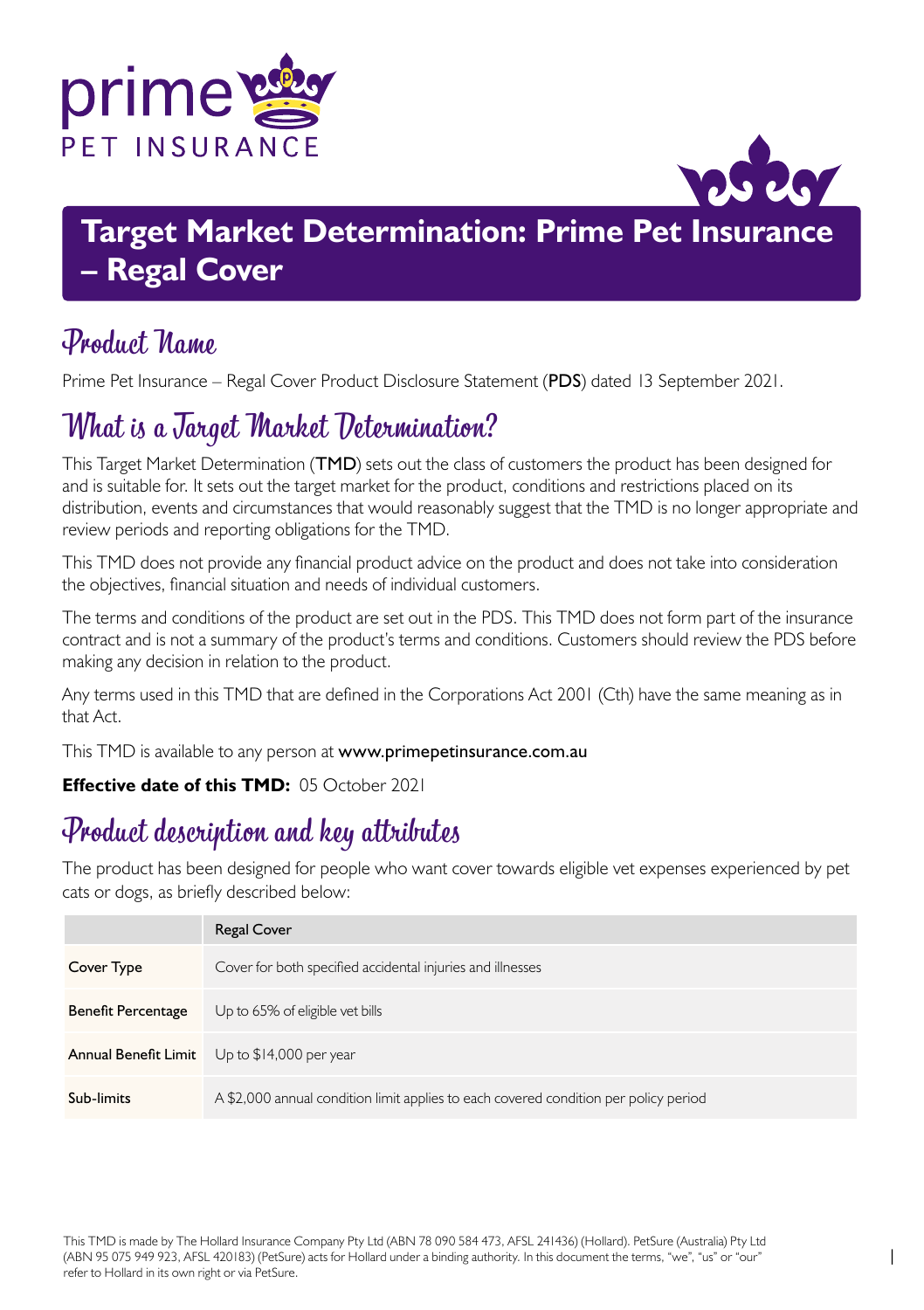The key attributes of this product include:

- 雪 it does not provide comprehensive cover for preventative care costs and general pet maintenance costs like grooming and pet food; and
- **<u>vity</u>** cover is subject to annual limits, sub-limits, terms, conditions and exclusions. Examples of key exclusions include waiting period exclusions at the inception of a new policy and coverage exclusions for chronic pre-existing conditions.

# Likely objectives, financial situation and needs of customers in the target market

The likely objectives, financial situation and needs of customers in the target market is contribution towards eligible veterinary expenses, to help ensure their pet can receive appropriate treatment and to reduce the cost to the customer of that treatment.

# Target market for the product

| Who this product may be suitable for |                                                                                                                                                                                                                                                                                                                                                                                                                                                                                                                                                                                                                      |             | Who this product may not be suitable for                                                                                                                                                                                                                                                                                                                                                                                                                                                          |
|--------------------------------------|----------------------------------------------------------------------------------------------------------------------------------------------------------------------------------------------------------------------------------------------------------------------------------------------------------------------------------------------------------------------------------------------------------------------------------------------------------------------------------------------------------------------------------------------------------------------------------------------------------------------|-------------|---------------------------------------------------------------------------------------------------------------------------------------------------------------------------------------------------------------------------------------------------------------------------------------------------------------------------------------------------------------------------------------------------------------------------------------------------------------------------------------------------|
| ₩<br>₩<br>₩<br>₩                     | A person is in the target market for this product if they:<br>have a domestic dog, cat or hybrid that is legally available<br>in Australia:<br>want cover towards the costs associated with specified<br>accidental injuries that their pet may experience, such as<br>injury suffered as a result of a motor vehicle accident, burn<br>or electrocution and traumatic ligament or tendon injury;<br>want cover towards the costs associated with treating a<br>range of illnesses, such as cancer treatments and other<br>temporary and chronic conditions;<br>want up to 65% of their eligible veterinary expenses | ❤<br>₩<br>寧 | A person will not be in the target market if they:<br>have a pet which has sustained chronic pre-existing<br>conditions which are likely to require ongoing veterinary<br>treatment and want cover for those treatment costs:<br>want to cover the costs of treatment for illnesses or<br>accidents not covered by this policy, or other<br>maintenance costs associated with pet ownership; or<br>do not want an annual condition limit to apply for the<br>treatment of each covered condition. |
| ₩                                    | covered up to \$2,000 for each condition every policy<br>period; and<br>want cover up to \$14,000 overall for the policy period.                                                                                                                                                                                                                                                                                                                                                                                                                                                                                     |             |                                                                                                                                                                                                                                                                                                                                                                                                                                                                                                   |
|                                      |                                                                                                                                                                                                                                                                                                                                                                                                                                                                                                                                                                                                                      |             |                                                                                                                                                                                                                                                                                                                                                                                                                                                                                                   |

### Consistency between the product and target market

This product will likely meet the likely objectives, financial situation and needs of the target market because it addresses the needs of customers in the target market to reduce the costs of eligible veterinary expenses.

### Distribution conditions

This product is distributed through:

- visiting the website of Prime Pet Insurance; or
- calling the contact centre of Prime Pet Insurance; or ₩
- 雪 visiting the website or calling the contact centre of a Prime Pet Insurance authorised distribution partner.

All enquiries made online use a quotation tool which ask the customer to answer a series of questions before finalising a quote. Customers seeking a quote via the phone will be asked a series of questions from a system-based script by a trained operator. The response to these questions will determine if the customer meets the eligibility criteria, which align with the description of the target market set out above. A sale will not progress if these eligibility criteria are not met.

All call centre representatives are provided with adequate training and their sales are routinely monitored by us to ensure that they sell the product only to customers who are in the target market.